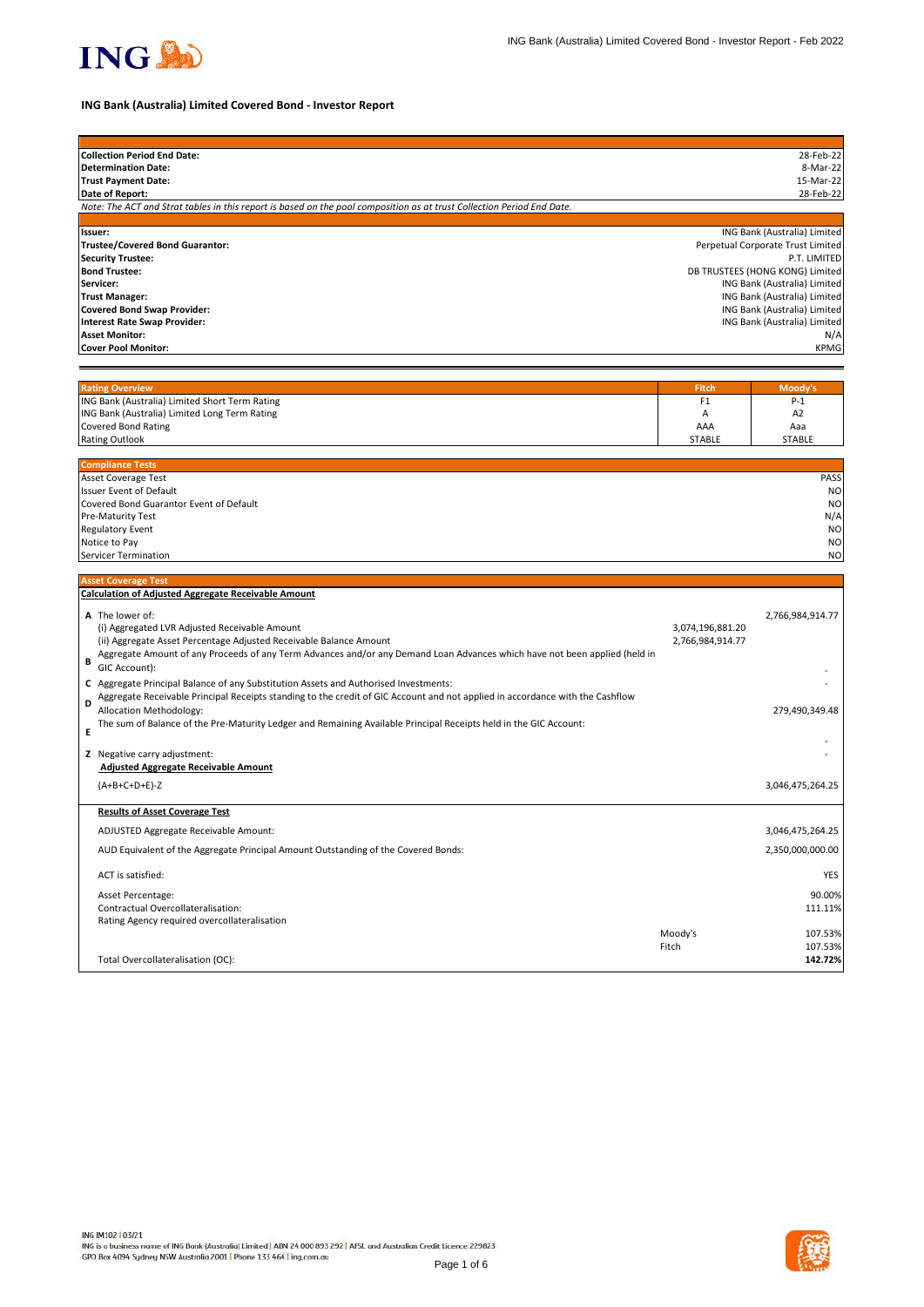

## **Bonds Issuance**

| <b>Bonds</b>                         | Series <sub>2</sub> | Series 3       | Series 4       | <b>Series 5</b><br>(Tranche 1) | <b>Series 5</b><br>(Tranche 2) | Series <sub>6</sub> |
|--------------------------------------|---------------------|----------------|----------------|--------------------------------|--------------------------------|---------------------|
| <b>Issue Date</b>                    | 30-Aug-18           | 20-Aug-19      | 20-Aug-19      | 19-Aug-21                      | 3-Dec-21                       | 19-Aug-21           |
| <b>Principal Balance</b>             | 600,000,000.00      | 250,000,000.00 | 500,000,000.00 | 625,000,000.00                 | 250,000,000.00                 | 125,000,000.00      |
| <b>AUD Equivalent</b>                | 600,000,000.00      | 250,000,000.00 | 500,000,000.00 | 625,000,000.00                 | 250,000,000.00                 | 125,000,000.00      |
| <b>Currency</b>                      | <b>AUD</b>          | <b>AUD</b>     | <b>AUD</b>     | <b>AUD</b>                     | <b>AUD</b>                     | <b>AUD</b>          |
| <b>Exchange Rate</b>                 | N/A                 | N/A            | N/A            | N/A                            | N/A                            | N/A                 |
| <b>Coupon Frequency</b>              | Semi-Annual         | Quarterly      | Semi-Annual    | Quarterly                      | Quarterly                      | Semi-Annual         |
| <b>Coupon Rate</b>                   | 3.00%               | 3M BBSW+ 0.67% | 1.45%          | 3M BBSW+ 0.40%                 | 3M BBSW+ 0.40%                 | 1.10%               |
| <b>Listing</b>                       | N/A                 | N/A            | N/A            | N/A                            | N/A                            | N/A                 |
| <b>ISIN</b>                          | AU3CB0255776        | AU3FN0049524   | AU3CB0265718   | AU3FN0062527                   | AU3FN0062527                   | AU3CB0282358        |
| Note type                            | <b>FIXED</b>        | VARIABLE       | <b>FIXED</b>   | VARIABLE                       | VARIABLE                       | <b>FIXED</b>        |
| <b>Maturity Date</b>                 | 7-Sep-23            | 20-Aug-24      | 20-Aug-24      | 19-Aug-26                      | 19-Aug-26                      | 19-Aug-26           |
| <b>Extended Due for Payment Date</b> | 7-Sep-24            | 20-Aug-25      | 20-Aug-25      | 19-Aug-27                      | 19-Aug-27                      | 19-Aug-27           |

*Note :*

- Series 1 matured on 07-Sep-21

# **Funding Summary**

|                           | <b>Nominal Value</b> |
|---------------------------|----------------------|
| Intercompany Note:        | 2,350,000,000.00     |
| Senior Demand Note:       | 1.003.918.026.43     |
| Subordinated Demand Note: |                      |
| <b>Total Funding:</b>     | 3,353,918,026.43     |

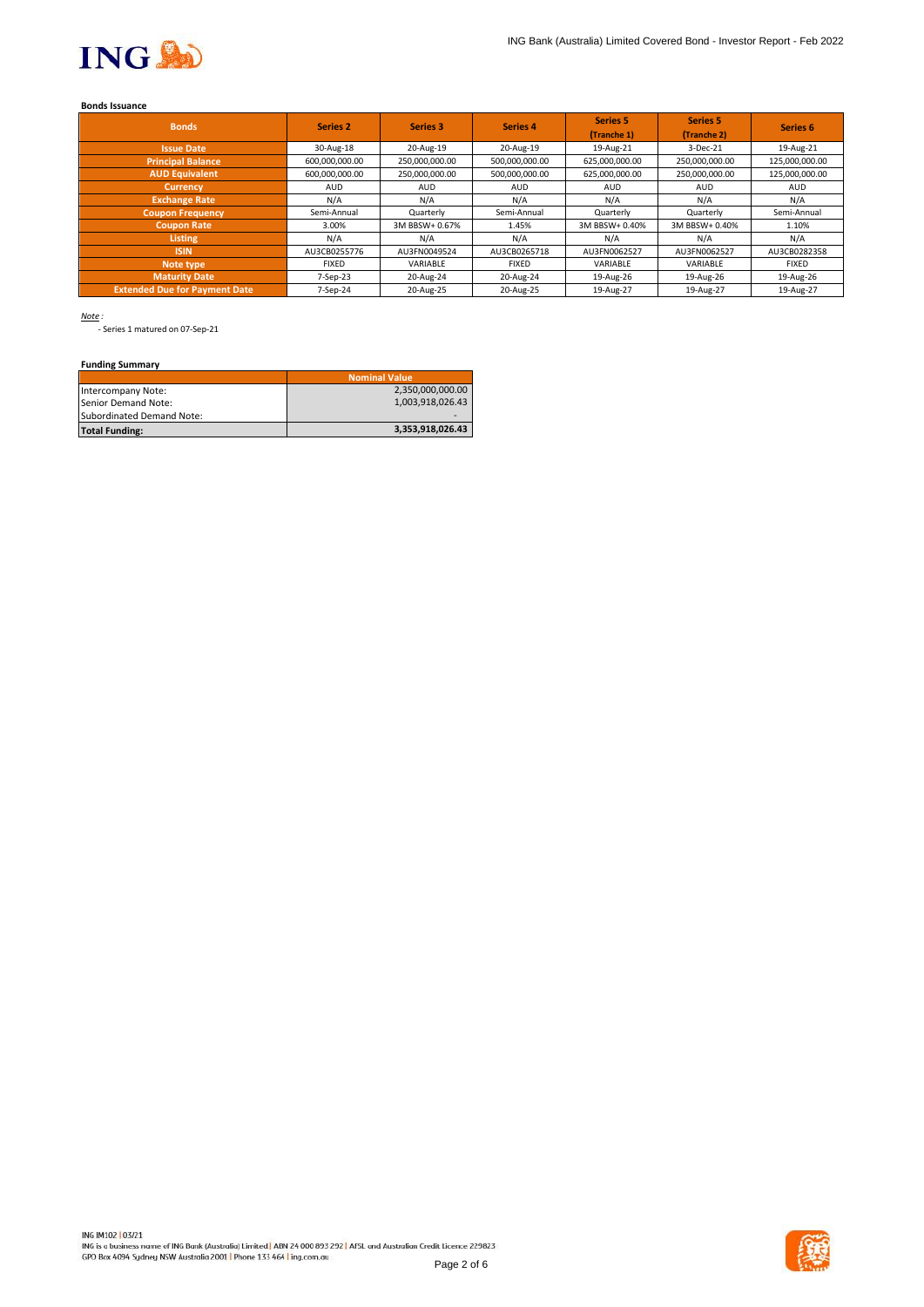

#### **Pool Summary Details**

| Table 1 : Summary of Characteristics of the Pool |                  |
|--------------------------------------------------|------------------|
| Total Current Loan Balance (\$)                  | 3,074,427,676.95 |
| Number of Loans                                  | 10,956           |
| Average Loan Size (\$)                           | 280,615.89       |
| Maximum Current Loan Balance (\$)                | 1,560,449.87     |
| Total Security Value (\$)                        | 7,389,445,325.80 |
| Average Security Value (\$)                      | 674,465.62       |
| Weighted Average Current LVR                     | 53.36%           |
| Maximum Current LVR                              | 91.74%           |
| Weighted Average Indexed LVR                     | 44.19%           |
| Weighted Average Original Term (months)          | 344.65           |
| Weighted Average Seasoning (months)              | 55.18            |
| Weighted Average Remaining Term (months)         | 289.47           |
| Maximum Remaining Term (months)                  | 353.00           |
| <b>Investment Loans</b>                          | 10.92%           |
| Owner Occupied Loans                             | 89.08%           |
| <b>Fixed Rate Loans</b>                          | 5.08%            |
| Interest Only Loans                              | 3.31%            |
| Weighted Average Borrower Interest Rate          | 2.92%            |
| <b>Full Documentation Loans</b>                  | 100.00%          |
| Loans >30 days in arrears                        | 0.07%            |
|                                                  |                  |
| Prepayment history (CPR)                         | 17.48%           |
| Prepayment history (SMM)                         | 1.59%            |

### **Table 2 : Outstanding Balance LVR Distribution**

| <b>Current LVR</b>    | <b>Current Balance</b>   | <b>Current Balance %</b> | <b>Number</b> | Number % |
|-----------------------|--------------------------|--------------------------|---------------|----------|
| $<=40%$               | 740,696,061.34           | 24.09%                   | 4,413         | 40.28%   |
| $>40\%$ & <=45%       | 230,602,477.00           | 7.50%                    | 812           | 7.41%    |
| $>45\%$ & <=50%       | 254,025,712.84           | 8.26%                    | 806           | 7.36%    |
| >50% & <=55%          | 277,021,424.25           | 9.01%                    | 846           | 7.72%    |
| >55% & <=60%          | 316,513,313.36           | 10.30%                   | 892           | 8.14%    |
| $>60\%$ & <=65%       | 310,770,467.32           | 10.11%                   | 849           | 7.75%    |
| $>65\%$ & $\leq$ 70%  | 292,363,552.74           | 9.51%                    | 753           | 6.87%    |
| $>70\%$ & $\leq 75\%$ | 326,907,467.56           | 10.63%                   | 795           | 7.26%    |
| $>75\%$ & $\leq 80\%$ | 206,070,448.11           | 6.70%                    | 502           | 4.58%    |
| $>80\%$ & <=85%       | 73,510,824.18            | 2.39%                    | 178           | 1.62%    |
| $>85\%$ & <=90%       | 36,794,496.79            | 1.20%                    | 90            | 0.82%    |
| >90% & <=95%          | 9,151,431.46             | 0.30%                    | 20            | 0.18%    |
| >95% & <=100%         | $\overline{\phantom{a}}$ | 0.00%                    |               | 0.00%    |
| >100%                 | $\overline{\phantom{a}}$ | 0.00%                    |               | 0.00%    |
| <b>Total</b>          | 3,074,427,676.95         | 100.00%                  | 10,956        | 100.00%  |

### **Table 3 : Outstanding Indexed Balance LVR Distribution**

| <b>Indexed Current LVR</b> | <b>Current Balance</b>   | <b>Current Balance %</b> | <b>Number</b> | Number % |
|----------------------------|--------------------------|--------------------------|---------------|----------|
| $<=40%$                    | 1,192,546,891.32         | 38.79%                   | 5,996         | 54.73%   |
| $>40\%$ & <=45%            | 318,302,244.32           | 10.35%                   | 941           | 8.59%    |
| $>45\%$ & <=50%            | 332,110,479.88           | 10.80%                   | 930           | 8.49%    |
| $>50\%$ & <=55%            | 327,809,766.62           | 10.66%                   | 874           | 7.98%    |
| $>55\%$ & <=60%            | 319,321,088.91           | 10.39%                   | 797           | 7.27%    |
| $>60\%$ & <=65%            | 336,474,487.21           | 10.94%                   | 825           | 7.53%    |
| $>65\%$ & $\leq$ 70%       | 160,936,208.46           | 5.23%                    | 376           | 3.43%    |
| $>70\%$ & <=75%            | 56,717,207.58            | 1.84%                    | 138           | 1.26%    |
| $>75\%$ & <=80%            | 23,749,027.13            | 0.77%                    | 64            | 0.58%    |
| $>80\%$ & <=85%            | 5,201,028.65             | 0.17%                    | 12            | 0.11%    |
| $>85\%$ & <=90%            | 1,259,246.87             | 0.04%                    |               | 0.03%    |
| >90% & <=95%               | ۰                        | 0.00%                    |               | 0.00%    |
| $>95\%$ & $\leq 100\%$     | $\overline{\phantom{a}}$ | 0.00%                    |               | 0.00%    |
| >100%                      | ۰                        | 0.00%                    |               | 0.00%    |
| <b>Total</b>               | 3,074,427,676.95         | 100.00%                  | 10.956        | 100.00%  |

## **Table 4 : Outstanding Balance Distribution**

| <b>Distribution</b> | <b>Current Balance</b> | <b>Current Balance %</b> | <b>Number</b> | Number % |
|---------------------|------------------------|--------------------------|---------------|----------|
| $0 - 50,000$        | 13,620,966.34          | 0.44%                    | 743           | 6.78%    |
| 50,001 - 100,000    | 58,444,643.81          | 1.90%                    | 766           | 6.99%    |
| 100,001 - 200,000   | 356,628,941.39         | 11.60%                   | 2,317         | 21.15%   |
| 200,001 - 300,000   | 673,672,470.26         | 21.91%                   | 2,717         | 24.80%   |
| 300,001 - 400,000   | 699,388,115.71         | 22.75%                   | 2,019         | 18.43%   |
| 400,001 - 500,000   | 553,063,250.60         | 17.99%                   | 1,248         | 11.39%   |
| 500,001 - 600,000   | 323,814,025.61         | 10.53%                   | 596           | 5.44%    |
| 600,001 - 700,000   | 189,898,702.72         | 6.18%                    | 294           | 2.68%    |
| 700,001 - 800,000   | 104,881,456.94         | 3.41%                    | 141           | 1.29%    |
| 800,001 - 900,000   | 68,925,143.47          | 2.24%                    | 82            | 0.75%    |
| 900,001 - 1,000,000 | 28,180,866.92          | 0.92%                    | 30            | 0.27%    |
| > 1,000,000         | 3,909,093.18           | 0.13%                    |               | 0.03%    |
| <b>Total</b>        | 3,074,427,676.95       | 100.00%                  | 10,956        | 100.00%  |

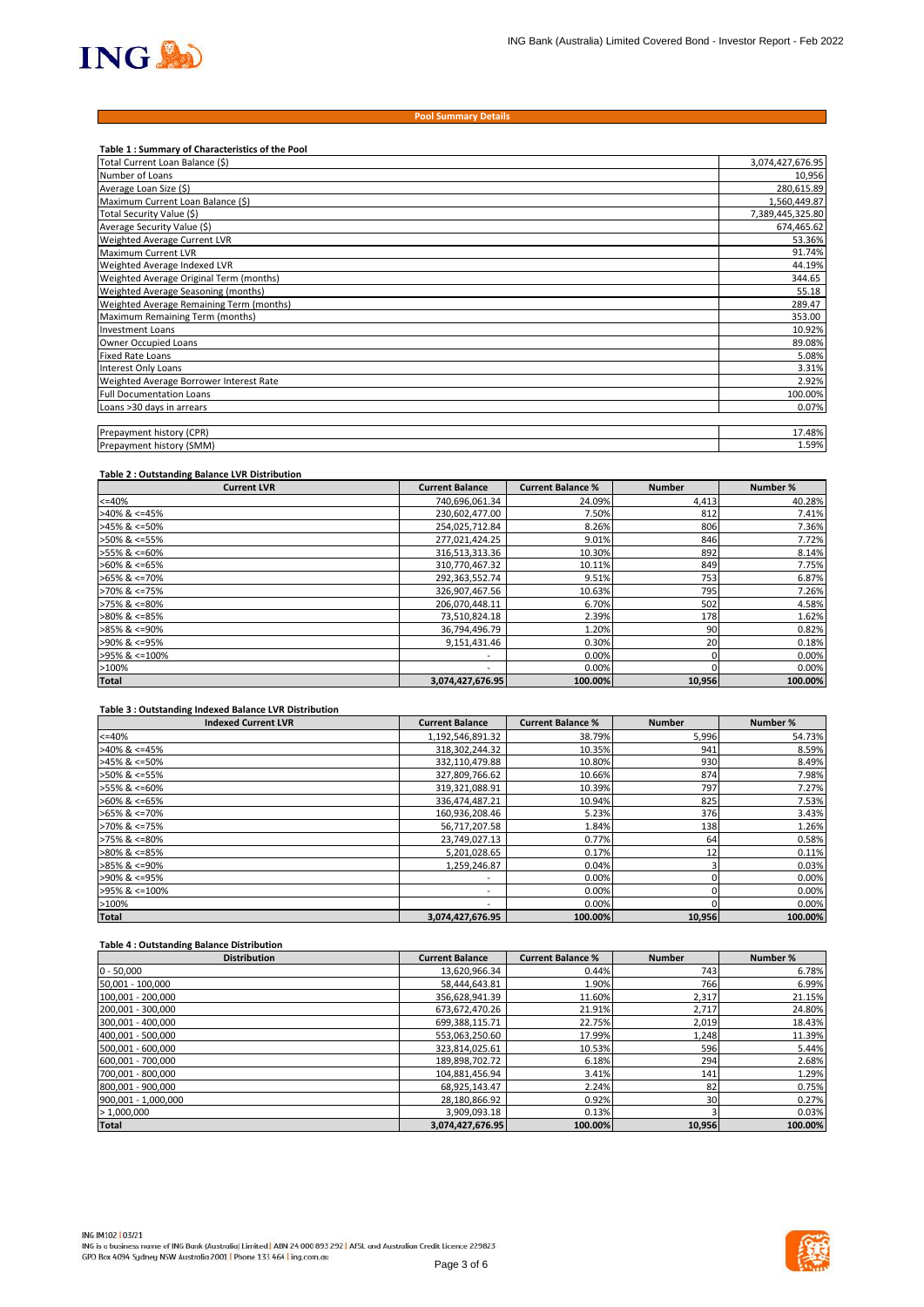

#### **Table 5 : Mortgage Insurance**

| <b>Mortgage Insurer</b> | <b>Current Balance</b> | <b>Current Balance %</b> | <b>Number</b> | Number % |
|-------------------------|------------------------|--------------------------|---------------|----------|
| QBE                     | 12.944.534.31          | 0.42%                    | 93            | 0.85%    |
| <b>GENWORTH</b>         | 223.564.892.49         | 7.27%                    | 857           | 7.82%    |
| Uninsured               | 2.837.918.250.15       | 92.31%                   | 10.006        | 91.33%   |
| <b>Total</b>            | 3.074.427.676.95       | 100.00%                  | 10.956        | 100.00%  |

## **Table 6 : Geographic Distribution**

| <b>State</b> | <b>Current Balance</b> | <b>Current Balance %</b> | <b>Number</b> | Number % |
|--------------|------------------------|--------------------------|---------------|----------|
| <b>NSW</b>   | 1,081,719,301.68       | 35.18%                   | 3,431         | 31.32%   |
| <b>ACT</b>   | 128,288,601.31         | 4.17%                    | 450           | 4.11%    |
| <b>VIC</b>   | 990,727,281.73         | 32.22%                   | 3,437         | 31.37%   |
| QLD          | 398,631,718.55         | 12.97%                   | 1,585         | 14.47%   |
| <b>WA</b>    | 234,877,919.94         | 7.64%                    | 965           | 8.81%    |
| <b>SA</b>    | 182, 188, 478. 12      | 5.93%                    | 831           | 7.58%    |
| <b>NT</b>    | 13,912,606.11          | 0.45%                    | 55            | 0.50%    |
| <b>TAS</b>   | 44,081,769.51          | 1.43%                    | 202           | 1.84%    |
| <b>Total</b> | 3,074,427,676.95       | 100.00%                  | 10,956        | 100.00%  |

#### **Table 7 : Profile By Interest Rate Type**

| <b>Interest Type</b> | <b>Current Balance</b> | <b>Current Balance %</b> | <b>Number</b> | Number % |
|----------------------|------------------------|--------------------------|---------------|----------|
| Variable Rate        | 2.918.106.060.18       | 94.92%                   | 10.371        | 94.66%   |
| <b>Fixed Rate</b>    | 156.321.616.77         | 5.08%                    | 585           | 5.34%    |
| <b>Total</b>         | 3.074.427.676.95       | 100.00%                  | 10.956        | 100.00%  |

# **Table 8: Balance in Arrears**

| <b>Balance in Arrears</b>             | <b>Current Balance</b> | <b>Current Balance %</b> | <b>Number</b> | Number % |
|---------------------------------------|------------------------|--------------------------|---------------|----------|
| Balance Current (<= 30 days)          | 3,072,248,061.13       | 99.93%                   | 10.946        | 99.91%   |
| Balance in Arrears > 30 to <= 60 days | 1.678.137.57           | 0.05%                    |               | 0.07%    |
| Balance in Arrears > 60 to <= 90 days | 501.478.25             | 0.02%                    |               | 0.02%    |
| Balance in Arrears > 90 days          | -                      | 0.00%                    |               | 0.00%    |
| <b>Total</b>                          | 3,074,427,676.95       | 100.00%                  | 10,956        | 100.00%  |

#### **Table 9: Mortgage pool by mortgage loan interest rate**

| <b>Interest Rate</b>              | <b>Current Balance</b>       | <b>Current Balance (%)</b> | <b>Number</b> | Number % |
|-----------------------------------|------------------------------|----------------------------|---------------|----------|
| up to and including 3.00%         | 1,977,028,575.48             | 64.31%                     | 6,179         | 56.40%   |
| > 3.00% up to and including 3.25% | 576,893,615.40               | 18.76%                     | 2,218         | 20.24%   |
| > 3.25% up to and including 3.50% | 224,284,205.39               | 7.30%                      | 1,013         | 9.25%    |
| > 3.50% up to and including 3.75% | 113,777,903.46               | 3.70%                      | 468           | 4.27%    |
| > 3.75% up to and including 4.00% | 63,033,619.24                | 2.05%                      | 318           | 2.90%    |
| > 4.00% up to and including 4.25% | 82,290,851.81                | 2.68%                      | 574           | 5.24%    |
| > 4.25% up to and including 4.50% | 25,784,248.94                | 0.84%                      | 122           | 1.11%    |
| > 4.50% up to and including 4.75% | 3,662,134.23                 | 0.12%                      | 19            | 0.17%    |
| > 4.75% up to and including 5.00% | 7,672,523.00                 | 0.25%                      | 45            | 0.41%    |
| > 5.00% up to and including 5.25% | ٠                            | 0.00%                      | 0             | 0.00%    |
| > 5.25% up to and including 5.50% | $\overline{\phantom{a}}$     | 0.00%                      | 0             | 0.00%    |
| > 5.50% up to and including 5.75% | $\qquad \qquad \blacksquare$ | 0.00%                      | 0             | 0.00%    |
| > 5.75% up to and including 6.00% | ۰                            | 0.00%                      | 0             | 0.00%    |
| > 6.00% up to and including 6.25% | ۰                            | 0.00%                      | 0             | 0.00%    |
| > 6.25% up to and including 6.50% | ۰                            | 0.00%                      |               | 0.00%    |
| > 6.50% up to and including 6.75% | $\overline{\phantom{0}}$     | 0.00%                      |               | 0.00%    |
| > 6.75% up to and including 7.00% | $\overline{\phantom{a}}$     | 0.00%                      |               | 0.00%    |
| > 7.00% up to and including 7.25% | ٠.                           | 0.00%                      | 0             | 0.00%    |
| > 7.25% up to and including 7.50% | ۰                            | 0.00%                      | 0             | 0.00%    |
| > 7.50% up to and including 7.75% | $\qquad \qquad \blacksquare$ | 0.00%                      | 0             | 0.00%    |
| > 7.75% up to and including 8.00% | ۰                            | 0.00%                      | 0             | 0.00%    |
| > 8.00% up to and including 8.25% | $\sim$                       | 0.00%                      |               | 0.00%    |
| > 8.25% up to and including 8.50% | ٠                            | 0.00%                      |               | 0.00%    |
| > 8.50%                           | ۰                            | 0.00%                      |               | 0.00%    |
| Total                             | 3,074,427,676.95             | 100.00%                    | 10,956        | 100.00%  |

# **Table 10: Mortgage pool by Payment Type**

| <b>Payment Type</b> | <b>Current Balance</b> | <b>Current Balance (%)</b> | <b>Number</b> | Number % |
|---------------------|------------------------|----------------------------|---------------|----------|
| P&I                 | 2.972.562.655.89       | 96.69%                     | 10.681        | 97.49%   |
| Interest Only       | 101.865.021.06         | 3.31%                      | 275           | 2.51%    |
| <b>Total</b>        | 3.074.427.676.95       | 100.00%                    | 10.956        | 100.00%  |

## **Table 11: Mortgage Pool by Documentation Type**

| <b>Documentation Type</b> | <b>Current Balance</b> | <b>Current Balance (%)</b> | <b>Number</b> | Number % |
|---------------------------|------------------------|----------------------------|---------------|----------|
| <b>Full Doc Loans</b>     | 3.074.427.676.95       | 100.00%                    | 10.956        | 100.00%  |
| Low Doc Loans             |                        | 0.00%                      |               | 0.00%    |
| No Doc Loans              | -                      | 0.00%                      |               | 0.00%    |
| <b>Total</b>              | 3.074.427.676.95       | 100.00%                    | 10,956        | 100.00%  |

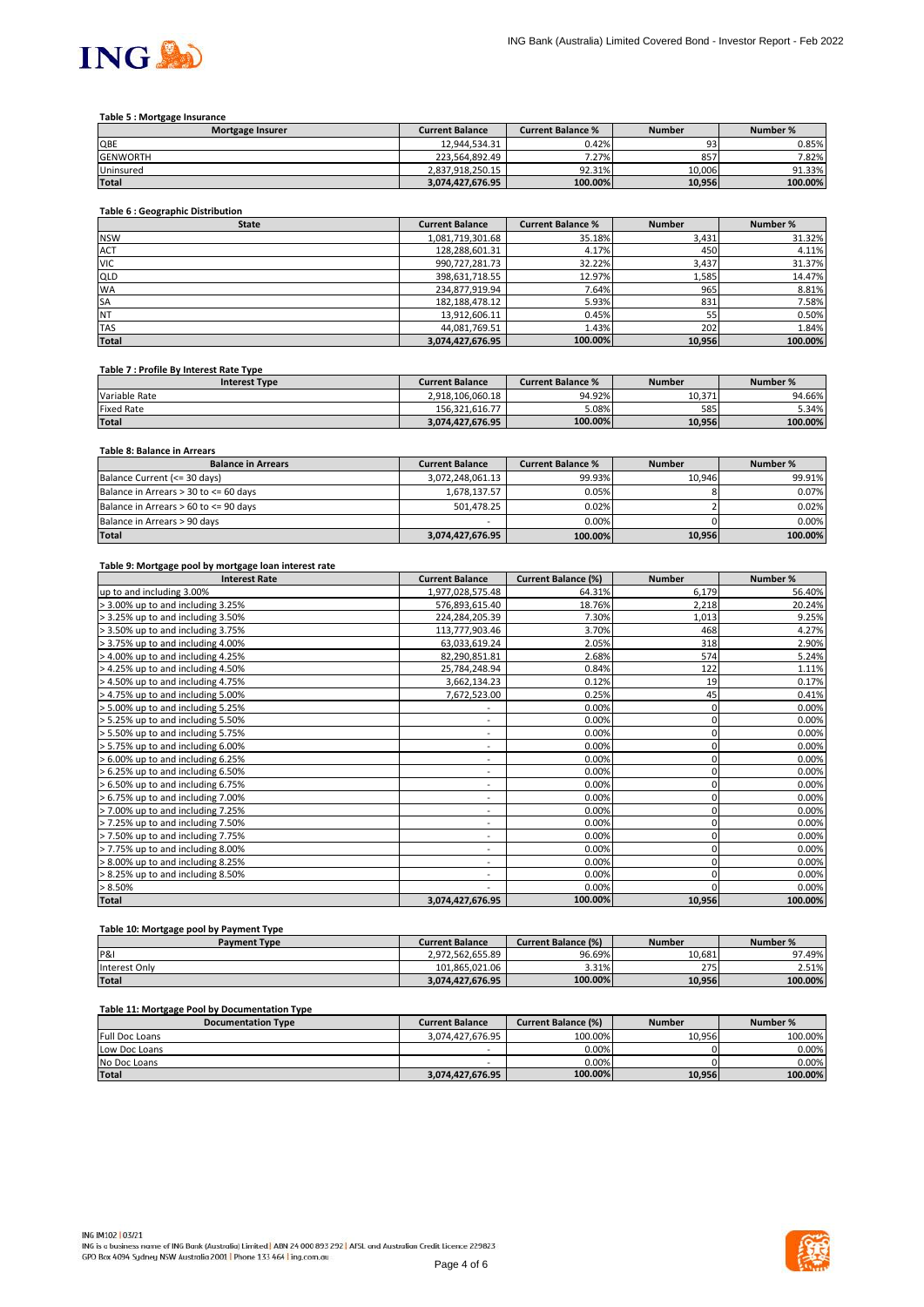

### **Table 12: Mortgage Pool by Remaining Interest Only Period**

| <b>Remaining Interest Only Period</b>        | <b>Current Balance</b>   | <b>Current Balance (%)</b> | <b>Number</b> | Number % |
|----------------------------------------------|--------------------------|----------------------------|---------------|----------|
| <b>Amortising Loans</b>                      | 2,972,562,655.89         | 96.69%                     | 10,681        | 97.49%   |
| IO loans: $> 0$ up to and including 1 years  | 75,536,730.31            | 2.46%                      | 199           | 1.82%    |
| IO loans : > 1 up to and including 2 years   | 12.253.512.49            | 0.40%                      | 33            | 0.30%    |
| IO loans $:$ > 2 up to and including 3 years | 9,445,236.22             | 0.31%                      | 29            | 0.26%    |
| IO loans: > 3 up to and including 4 years    | 3,620,571.16             | 0.12%                      |               | 0.10%    |
| IO loans : > 4 up to and including 5 years   | 1.008.970.88             | 0.03%                      |               | 0.03%    |
| IO loans : > 5 up to and including 6 years   | $\overline{\phantom{a}}$ | 0.00%                      |               | 0.00%    |
| IO loans $:$ > 6 up to and including 7 years | $\overline{\phantom{a}}$ | 0.00%                      |               | 0.00%    |
| IO loans $:$ > 7 up to and including 8 years | $\overline{\phantom{a}}$ | 0.00%                      |               | 0.00%    |
| IO loans : > 8 up to and including 9 years   | ۰                        | 0.00%                      |               | 0.00%    |
| IO loans : > 9 up to and including 10 years  | $\overline{\phantom{a}}$ | 0.00%                      |               | 0.00%    |
| IO loans : > 10 years                        | ۰                        | 0.00%                      |               | 0.00%    |
| <b>Total</b>                                 | 3,074,427,676.95         | 100.00%                    | 10,956        | 100.00%  |

## **Table 13: Mortgage Pool by Occupancy Status**

| <b>Occupancy Status</b> | <b>Current Balance</b> | <b>Current Balance (%)</b> | <b>Number</b> | Number % |
|-------------------------|------------------------|----------------------------|---------------|----------|
| Owner Occupied          | 2.738.746.465.57       | 89.08%                     | 9.685         | 88.40%   |
| Investment              | 335.681.211.38         | 10.92%                     | 1.271         | 11.60%   |
| <b>Total</b>            | 3.074.427.676.95       | 100.00%                    | 10.956        | 100.00%  |

## **Table 14: Mortgage Pool by Loan Purpose**

| <b>Loan Purpose</b>                  | <b>Current Balance</b> | <b>Current Balance (%)</b> | <b>Number</b> | Number % |
|--------------------------------------|------------------------|----------------------------|---------------|----------|
| Purchase Home (Owner Occupied)       | 1,361,700,398.24       | 44.29%                     | 4,651         | 42.45%   |
| <b>Purchased Investment Property</b> | 167.844.553.52         | 5.46%                      | 645           | 5.89%    |
| Refinance Home Loan (Owner Occupied) | 1,377,046,067.33       | 44.79%                     | 5,034         | 45.95%   |
| Refinance Investment Property        | 167.836.657.86         | 5.46%                      | 626           | 5.71%    |
| Other                                | -                      | 0.00%                      |               | $0.00\%$ |
| <b>Total</b>                         | 3,074,427,676.95       | 100.00%                    | 10,956        | 100.00%  |

#### **Table 15: Mortgage Pool by Loan Seasoning**

| <b>Loan Seasoning</b>                | <b>Current Balance</b> | <b>Current Balance (%)</b> | <b>Number</b> | Number % |
|--------------------------------------|------------------------|----------------------------|---------------|----------|
| up to and including 3 months         |                        | 0.00%                      |               | 0.00%    |
| > 3 up to and including 6 months     | ۰                      | 0.00%                      |               | 0.00%    |
| > 6 up to and including 9 months     | 34,332,166.58          | 1.12%                      | 102           | 0.93%    |
| > 9 up to and including 12 months    | 38,313,017.44          | 1.25%                      | 116           | 1.06%    |
| > 12 up to and including 15 months   | 28,031,746.48          | 0.91%                      | 85            | 0.78%    |
| > 15 up to and including 18 months   | 77,047,496.44          | 2.51%                      | 244           | 2.23%    |
| > 18 up to and including 21 months   | 183,089,553.01         | 5.96%                      | 514           | 4.69%    |
| > 21 up to and including 24 months   | 211,883,454.26         | 6.89%                      | 600           | 5.48%    |
| > 24 up to and including 27 months   | 160,576,246.64         | 5.22%                      | 439           | 4.01%    |
| > 27 up to and including 30 months   | 144,576,951.90         | 4.70%                      | 422           | 3.85%    |
| > 30 up to and including 33 months   | 58,561,841.60          | 1.90%                      | 184           | 1.68%    |
| > 33 up to and including 36 months   | 19,215,880.20          | 0.63%                      | 64            | 0.58%    |
| > 36 up to and including 48 months   | 509,406,982.97         | 16.57%                     | 1,633         | 14.91%   |
| > 48 up to and including 60 months   | 511,728,122.06         | 16.64%                     | 1,694         | 15.46%   |
| > 60 up to and including 72 months   | 559,221,373.45         | 18.19%                     | 2,157         | 19.69%   |
| > 72 up to and including 84 months   | 176,104,923.67         | 5.73%                      | 720           | 6.57%    |
| > 84 up to and including 96 months   | 91,783,726.86          | 2.99%                      | 386           | 3.52%    |
| > 96 up to and including 108 months  | 50,422,335.46          | 1.64%                      | 222           | 2.03%    |
| > 108 up to and including 120 months | 27,775,852.91          | 0.90%                      | 118           | 1.08%    |
| > 120 months                         | 192,356,005.02         | 6.26%                      | 1,256         | 11.46%   |
| <b>Total</b>                         | 3,074,427,676.95       | 100.00%                    | 10,956        | 100.00%  |

#### **Table 16: Mortgage Pool by remaining tenor**

| <b>Remaining tenor</b>          | <b>Current Balance</b> | <b>Current Balance (%)</b> | <b>Number</b> | Number % |
|---------------------------------|------------------------|----------------------------|---------------|----------|
| up to and including 1 yrs       | 21,495.26              | 0.00%                      |               | 0.02%    |
| > 1 up to and including 2 yrs   | 42,441.11              | 0.00%                      |               | 0.02%    |
| > 2 up to and including 3 yrs   | 320,049.15             | 0.01%                      |               | 0.05%    |
| > 3 up to and including 4 yrs   | 241,022.70             | 0.01%                      |               | 0.03%    |
| > 4 up to and including 5 yrs   | 1,778,329.43           | 0.06%                      | 18            | 0.16%    |
| > 5 up to and including 6 yrs   | 3,610,550.34           | 0.12%                      | 25            | 0.23%    |
| > 6 up to and including 7 yrs   | 2,636,553.78           | 0.09%                      | 28            | 0.26%    |
| > 7 up to and including 8 yrs   | 6,023,653.13           | 0.20%                      | 39            | 0.36%    |
| > 8 up to and including 9 yrs   | 5,235,411.92           | 0.17%                      | 43            | 0.39%    |
| > 9 up to and including 10 yrs  | 10,584,246.72          | 0.34%                      | 83            | 0.76%    |
| > 10 up to and including 15 yrs | 146,357,550.87         | 4.76%                      | 962           | 8.78%    |
| > 15 up to and including 20 yrs | 314,548,071.73         | 10.23%                     | 1,523         | 13.90%   |
| > 20 up to and including 25 yrs | 1,200,009,442.54       | 39.03%                     | 4,374         | 39.92%   |
| > 25 up to and including 30 yrs | 1,383,018,858.27       | 44.98%                     | 3,848         | 35.12%   |
| $> 30$ yrs                      |                        | 0.00%                      |               | 0.00%    |
| <b>Total</b>                    | 3,074,427,676.95       | 100.00%                    | 10,956        | 100.00%  |